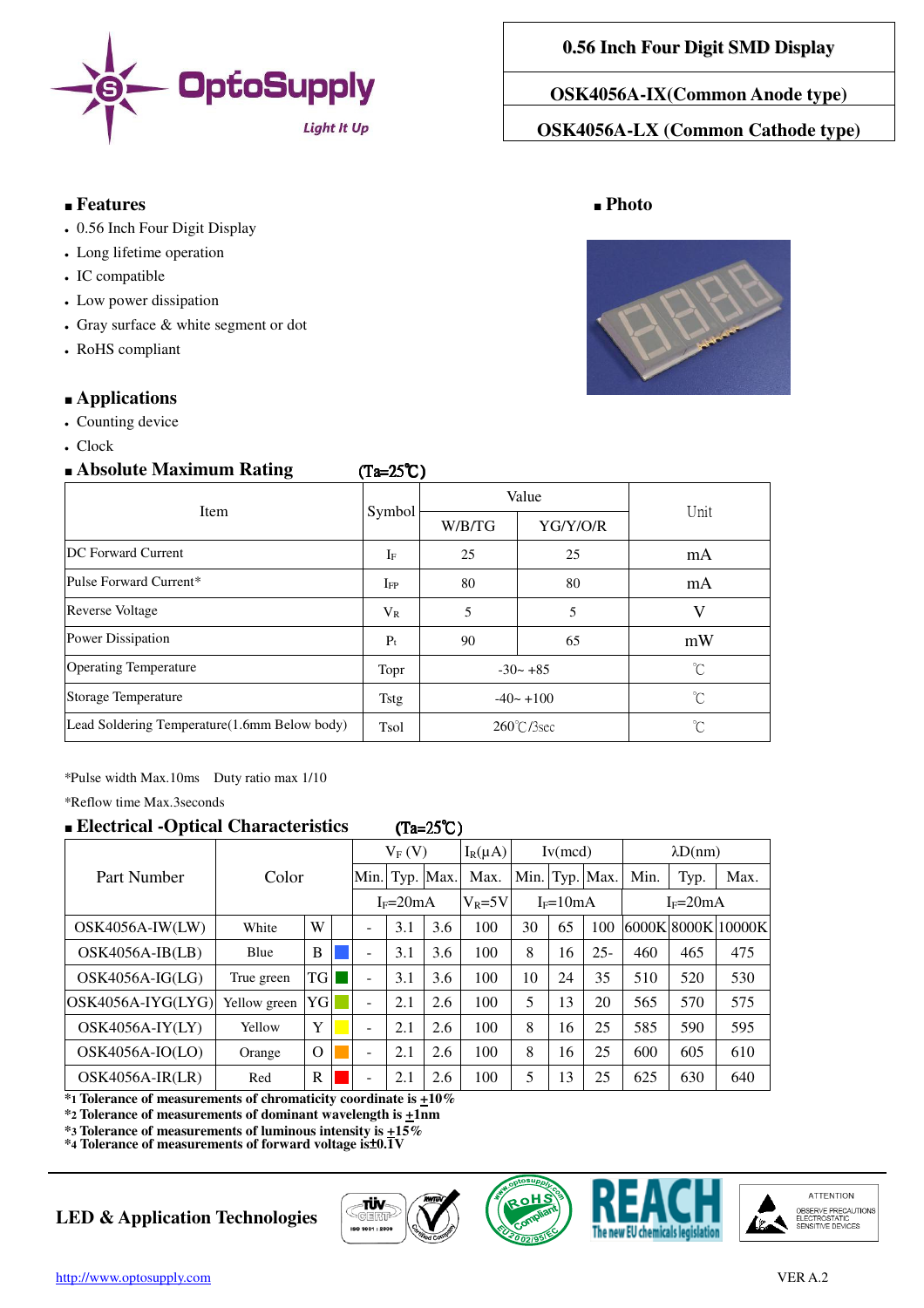

**0.56 Inch Four Digit SMD Display**

**OSK4056A-IX(Common Anode type)** 

**OSK4056A-LX (Common Cathode type)** 

#### ■ **Package Dimensions**



**LED & Application Technologies**



**ATTENTION** 

OBSERVE PRECAUTIONS<br>ELECTROSTATIC<br>SENSITIVE DEVICES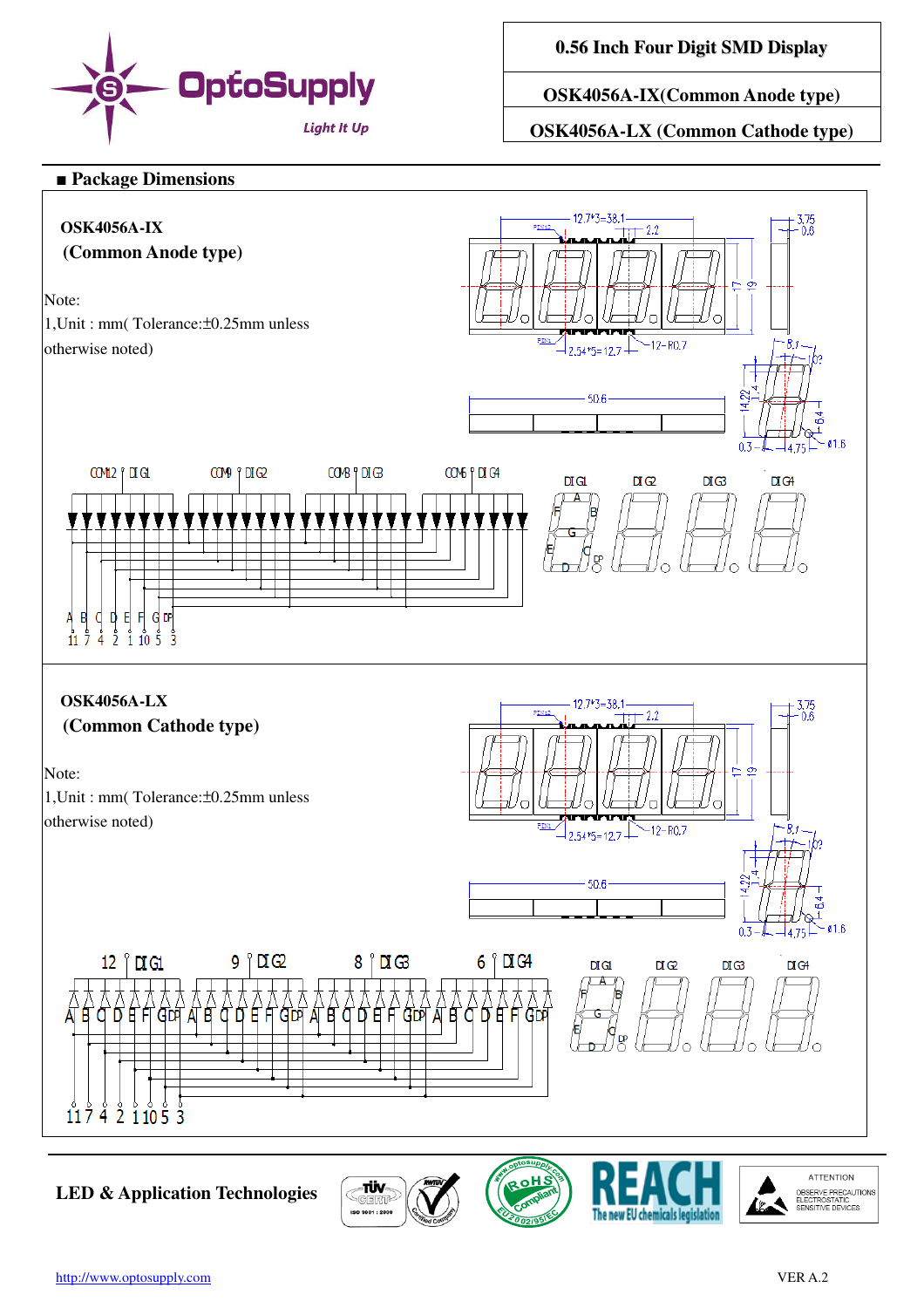

**0.56 Inch Four Digit SMD Display**

**OSK4056A-IX(Common Anode type)** 

**OSK4056A-LX (Common Cathode type)** 





**LED & Application Technologies**